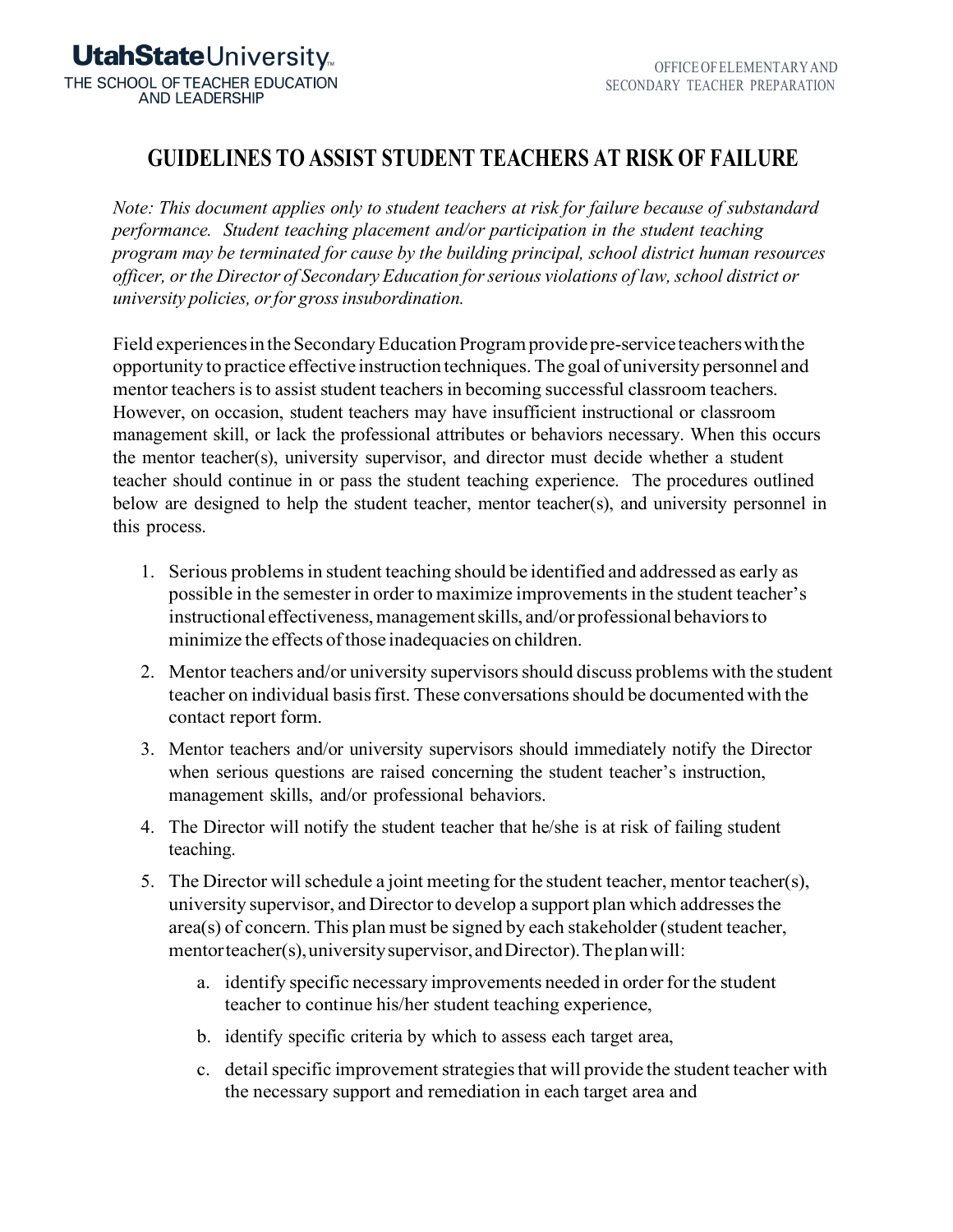## **UtahState**University

THE SCHOOL OF TEACHER EDUCATION **AND LEADERSHIP** 

- d. develop a time line to implement the improvement plan, including:
	- i. specific dates for monitoring the student teacher's improvement process,
	- ii. specific expected behaviors that must be accomplished for each date, and
	- iii. the specific evaluation date by which the student teacher will be held accountable for his or herimprovements.
- 6. The Director will schedule a meeting with the student teacher, mentor teacher, university supervisor, and the Director to evaluate whether the student teacher has met the criteria for continuation.

If these procedures do not result in successful performance, the Director will discuss various options with the student teacher, mentor teacher(s), and the university supervisor. The options mayincludethefollowingscenarios:

- 1. The student teacher will complete the semester at the same school but only teach in one content area related to the student teacher's major/minor. The student teacher would student teach again the next semester in another content area related to the student teacher's major/minor. Additional remediation in the student teacher's area(s) of weakness will be recommended and an improvement plan will be implemented. The evaluations from the first semester of student teaching and the second semester of student teaching would be averaged to determine if the student receives a passing grade in student teaching courses.
- 2. The student teacher will be placed in a different school and complete the semester's student teaching experience in the new location. Additional remediation in the student teacher's area(s) of weakness will be recommended and an improvement plan will be implemented. The evaluations from each student teaching experience would be averaged to determine passage of the student teaching courses.
- 3. The student teacher is unable to successfully complete his or her student teaching. The student teacher will receive an "F" for student teaching and will formally withdraw from the certification program; retaking student teaching is not an option. Documentation will be signed by all stakeholders (student teacher, mentor teacher(s), university supervisor and the Director). The Department Head of School of Teacher Education and Leadership over secondary education program will be a signatory. A copy of this document will be forwarded to the Associate Dean of Graduation and Educator Licensing.
- 4. Other options as may be identified by the university supervisor, mentor teacher and/or Director.